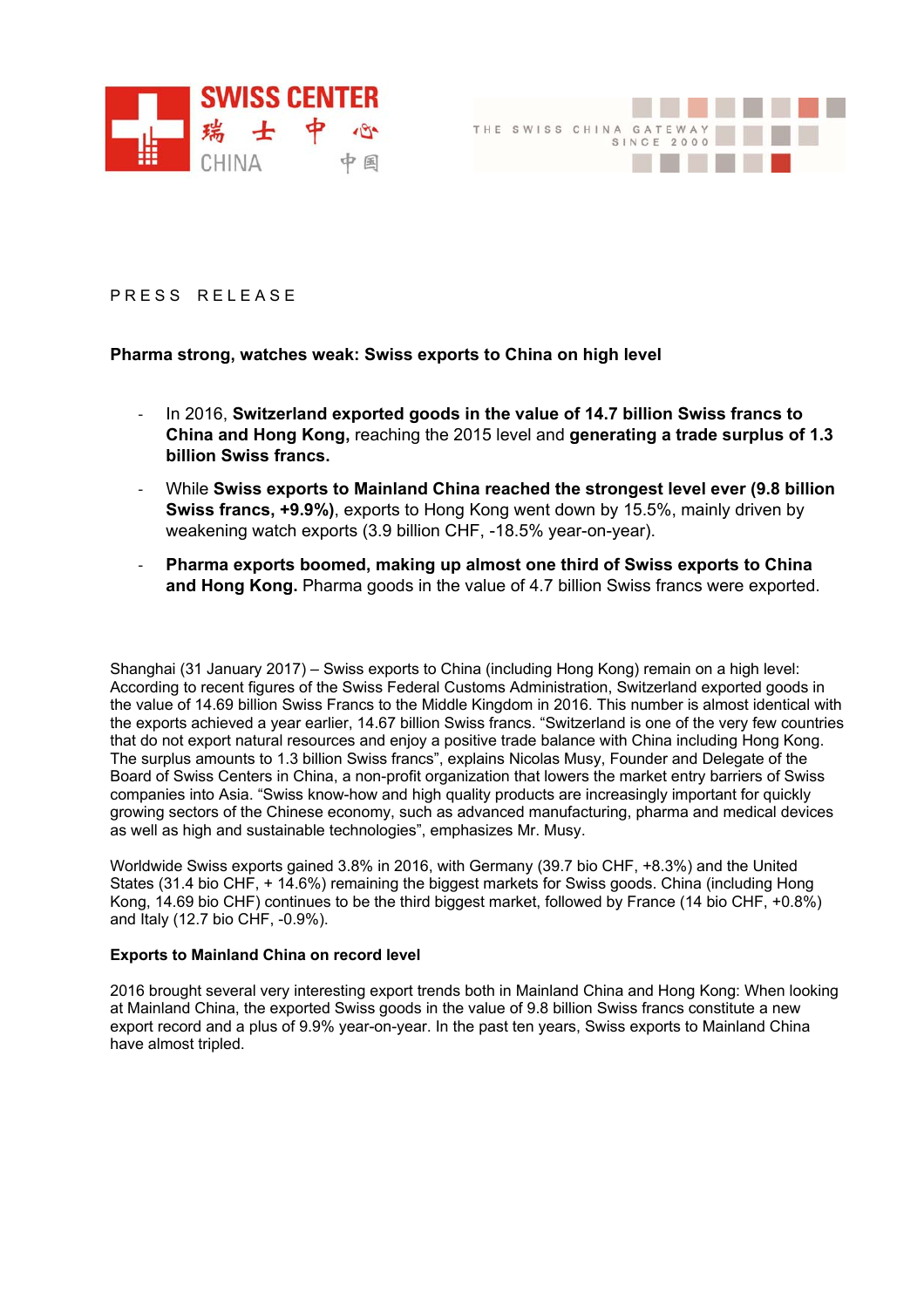

Development of Swiss Exports to China & Hong Kong,

"The strongest factor in the most recent growth was the pharma and chemical industry: Pharma exports to Mainland China grew by astonishing 28.8% compared to 2015", reports Mr. Musy. With an export volume of 4.3 billion Swiss francs to Mainland China, the Swiss pharma and chemical industry plays the leading role in this market. The 2016 Swiss machinery exports to Mainland China added up to the value of 2.1 billion Swiss francs, a minus of 2.2% year-on-year.



Pharma: Development of Swiss Exports to China & Hong Kong,

## **Biggest worry: watches**

Watches and precision instruments remain the most important Swiss export goods in the Chinese market when Hong Kong is included. Watches and precision instruments in the value of 6.3 billion Swiss francs have been sold to China and Hong Kong in 2016. However, these figures represent a very negative trend. Watches and precision instrument exports to Hong Kong, historically the worldwide key market for the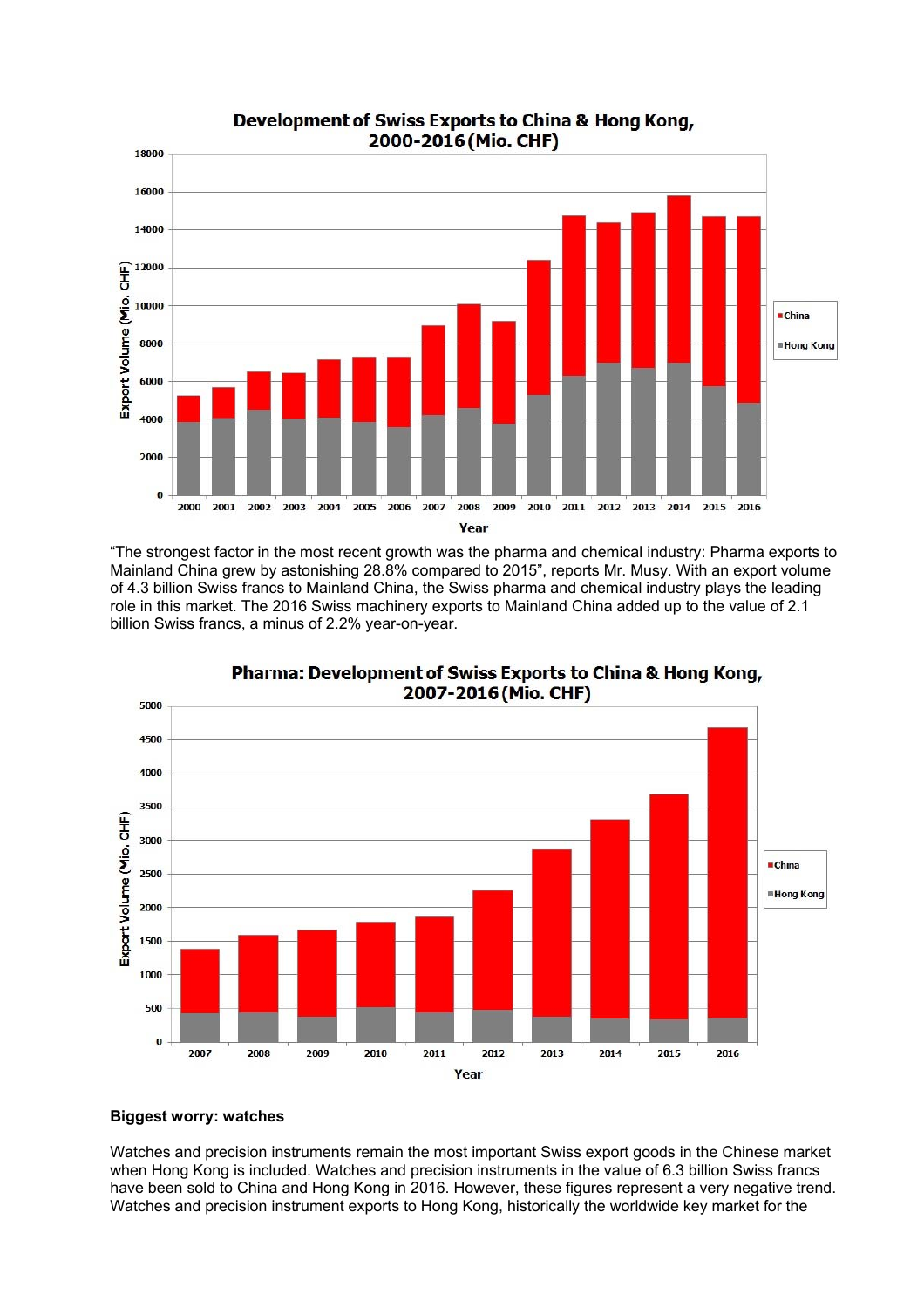Swiss watch industry, have plummeted by 18.5%. That affected the overall Swiss export number to the Chinese special administrative region: Exports to Hong Kong have declined by 15.5% year-on-year. "The main reasons for the declining Swiss watch exports are the Chinese anti-corruption-initiative and a recently implemented luxury tax", says Mr. Musy.



Watches, precision instruments: Development of Swiss Exports to China & Hong Kong, 2007-2016 (Mio. CHF)

Zhen Xiao, Managing Director of the Swiss Centers China: "We see declining Swiss exports to Hong Kong in the last two years, driven by slowing watch exports. At the same time the development in Mainland China is very positive, and the growth in other sectors made up for the decline of watch exports in Hong Kong. That is very positive and promising for the future."

With the transformation of the Chinese economy into a more private sector fueled, entrepreneurial economy, the Swiss Centers experts expect new opportunities for Swiss enterprises: "Many Swiss companies have unique know-how in engineering, green tech, in the medical and pharma industries and high precision manufacturing. Such skills and expertise will be in need in China. We expect that the export record of 2016 will be surpassed in 2017", analyses Mr. Xiao.

Swiss decision makers in China share this confidence: 68% of Swiss business leaders in China expect "higher" or "substantially higher" sales in 2017 compared to 2016, while only 1% expects lower sales. This is the result of the "**2017 Swiss Business in China Survey**" by the **China Europe International Business School** (**CEIBS**, the premier business school in Asia), the **Swiss Centers China** (**SCC**), the **Swiss Embassy** in China, **Swissnex**, **SwissCham**, **Switzerland Global Enterprise** and **China Integrated**. The comprehensive survey comprises responses from 102 Swiss enterprises, from small and middle-sized companies to big players. The survey is believed to be representative of the approximately 600 Swiss companies that have established operations in China. Besides Swiss companies, the survey also includes responses from Chinese (853), EU (106) and US (105) companies.

"Not only are sales expectations very high, but also profit expectations", reports Mr. Xiao. For 2016, 68% of managers of Swiss companies in China said their operations were 'profitable' or 'very profitable', while only 1% reported a substantial loss. For 2017, 48% expect higher profits while only 4.6% see lower profits.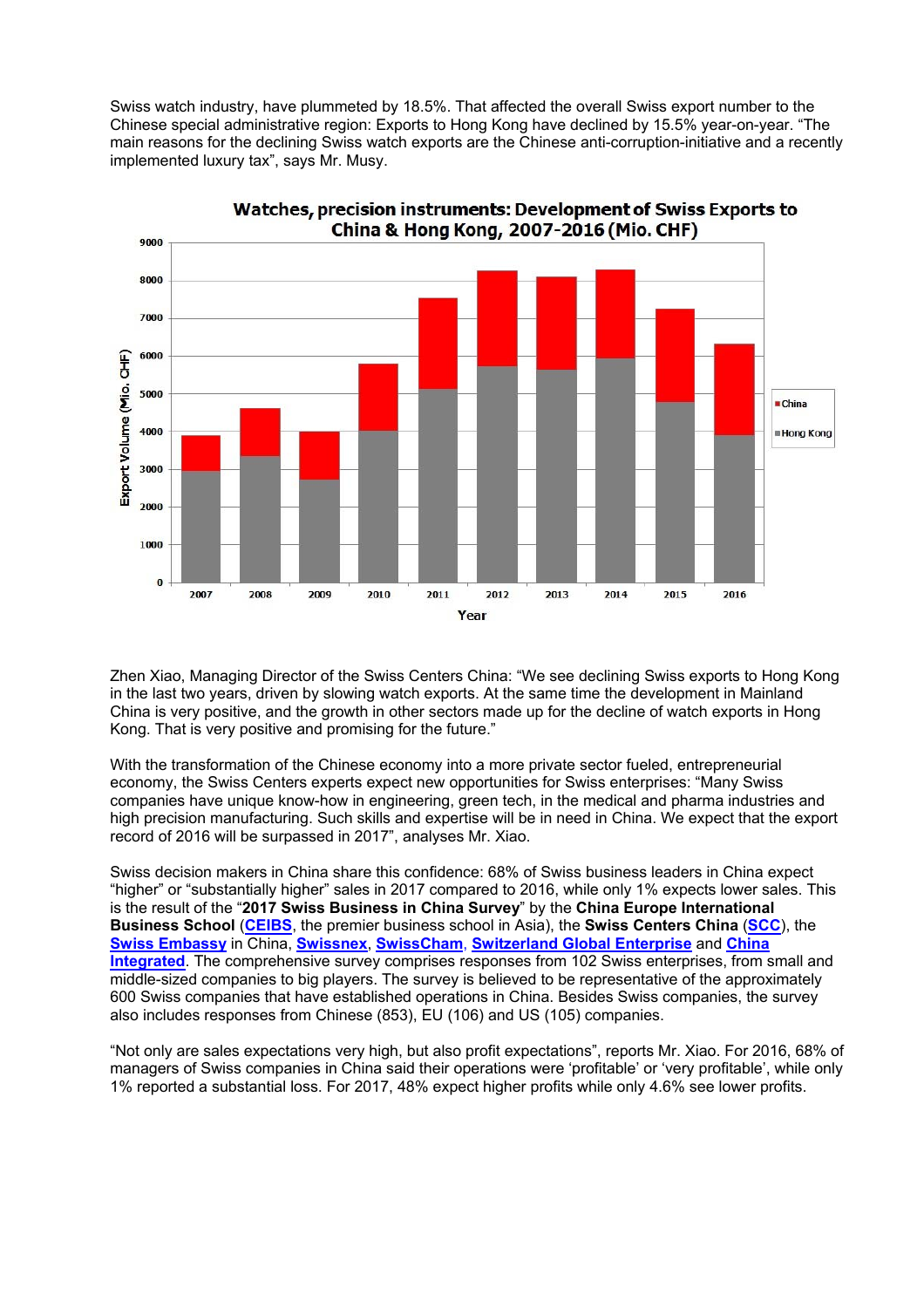

## **61% of Swiss companies plan to invest more**

With such high confidence levels, it is not surprising that most Swiss companies plan to increase investments in the Chinese market. 61% of Swiss respondents stated that they aim to increase investments, while only 3% plan to decrease them. For 57% of the survey respondents, China is a top 3 priority market for investments.